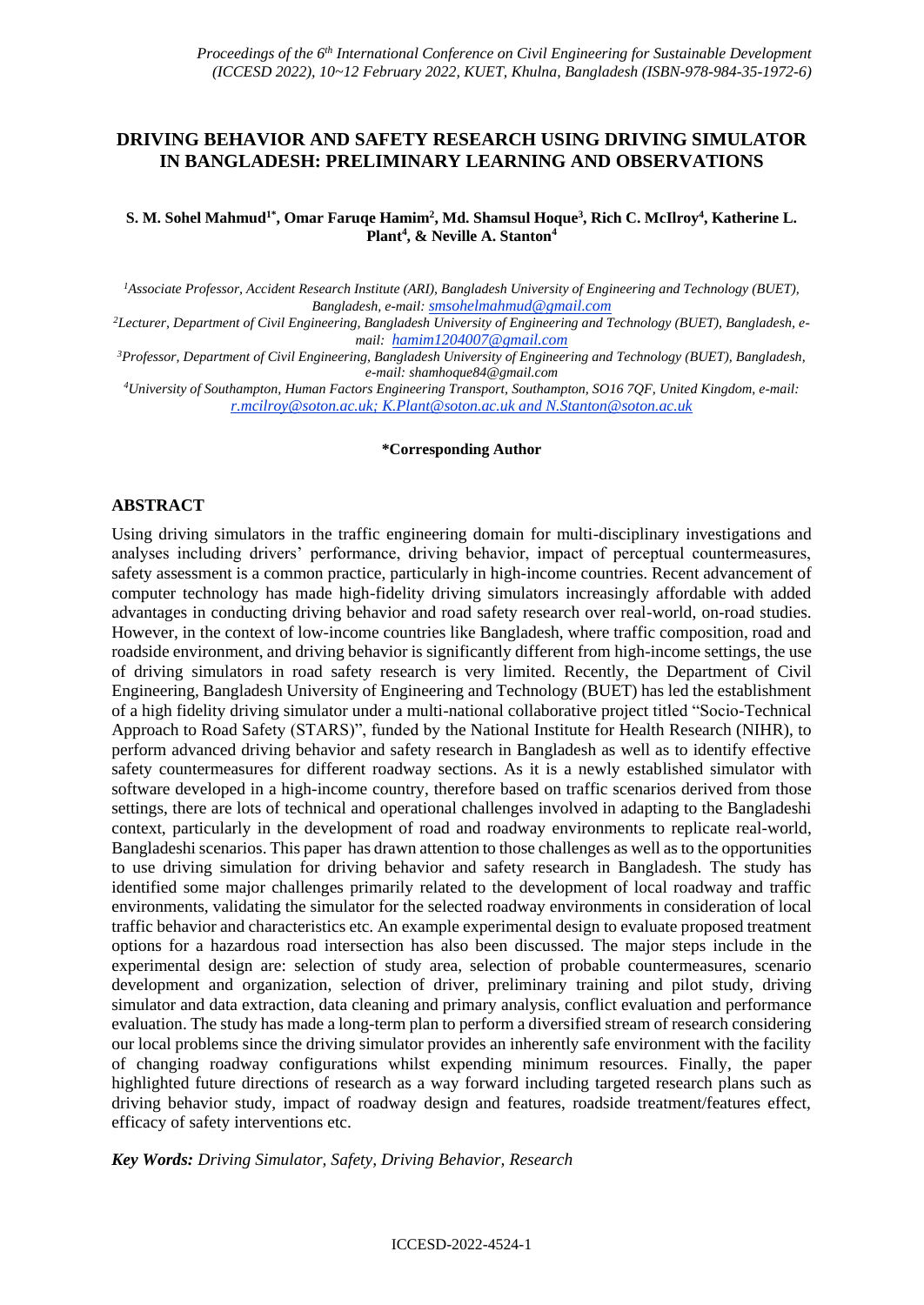### **1. BACKGROUND**

Using driving simulators in training and research has a long history. In the early  $19<sup>th</sup>$  century, the US flight training school "Antoinette" first introduced flight simulators for training purpose. The application of driving simulators in transportation research started in the early 1960's as an alternative data source to evaluate complex driving behaviors and their interaction with diverse road environments (Blana, 1996; Lu et al., 2019; Underwood, Crundall, & Chapman, 2011).

With the advancement of computer technology, simulators have become more realistic in terms of vehicle dynamics and driving environment (Boyle & Lee, 2010). Even the portable desktop simulator has gained the capability to model specific vehicle dynamics (Salaani, Schwarz, Heydinger, & Grygier, 2007). On the other hand, driving and safety has been facing a shift due to sharp improvements of invehicle and navigational technology, and the changing of the driving environment. In addition, drivers' characteristics are also in constant change due to the overall change of demographic characteristics and lifestyles, e.g., with more females in driving professions, more older drivers, etc. Evaluation of the impact of those changes, and the suggesting of compatible measures for those in different scenarios/conditions in real-world, on-road settings is very challenging, resource intensive, and time consuming. Use of driving simulators has therefore become common as they provide an inherently safe environment which can easily be configured. Hence their popularity among transport researchers, academicians, and professionals.

Nowadays driving simulation is being used in diversified fields of transport research and applications such as the analysis of driver and user behavior, including the impact of individual driver attitudes, perceptions and psychological differences, impaired or distracted driving behavior (Linkov, Zaoral, Řezáč, & Pai, 2019; Saad, Abdel-Aty, & Lee, 2019; Wang, Cheng, Li, André, & Jiang, 2019) including the influence of alcohol, drugs, and fatigue on driving performance (Du, Zhao, Zhang, & Rong, 2016; Price, Lewis, Boissoneault, Frazier, & Nixon, 2018); the testing of in-vehicle technology including invehicle eco-driving devices (e.g. driving assistance), vehicle dynamics and layout (e.g. ABS testing, vehicle interior design), intelligent transport systems (e.g. in-vehicle navigation systems, active pedals) (Kummetha, Kondyli, & Schrock, 2020; McIlroy, Stanton, & Godwin, 2017); the investigation of innovative roadway design elements including new road system design (e.g. innovative highway, tunnel design, road and road side features, pavement marking effect, traffic signs), road side features, e.g.. billboards, trees (Calvi, 2015; Daniels, Vanrie, Dreesen, & Brijs, 2010; Mollu, Cornu, Brijs, Pirdavani, & Brijs, 2018); evaluating safety concepts and performance (e.g., the testing of different safety measures, safety performance of perpetual countermeasures, gap acceptance behavior, passing maneuver, crash avoidance study, surrogate safety measures) (Chen, Sze, & Bai, 2019; Hussain, Pirdavani, Ariën, Brijs, & Alhajyaseen, 2018; Kummetha, Kondyli, Chrysikou, & Schrock, 2020) .

Due to their many potential benefits and possible areas of application, many simulator labs have been developed in different renowned research institutes around the world; some prominent are: The U.S. National Advanced Driving Simulator (NADS), the University of Iowa's, USA; Southampton University Driving Simulator (SUDS), UK; Monash University Accident Research Centre (MUARC) driving simulator, Australia; VTI driving simulator, Sweden; Driving Simulator of the Flemish Automobile Association (VAB), Antwerp, Belgium; TNO driving simulator, Delft, Netherland; CRISS driving simulator, Roma Tre University, Italy; Fixed-driving simulator at the University of Central Florida (UCF), USA; University of Leeds Driving Simulator, UK; Qatar Transportation and Traffic Safety Center driving simulator, Qatar University, Qatar; The VERA dynamic driving simulator, TEST Road Safety Laboratory located, Naples, Italy; Advanced Driving Simulator at the Centre for Accident Research and Road Safety–Queensland (CARRS-Q), Queensland University of Technology (QUT), Australia; Tongji University driving simulator, Shanghai, China (250 degrees horizontal view, an eight degree-of- freedom motion system) etc.

The vast majority are in high-income countries. Consequently, almost all existing studies are based on those countries' driving and roadway environments. Roadway environments, diving behaviors, and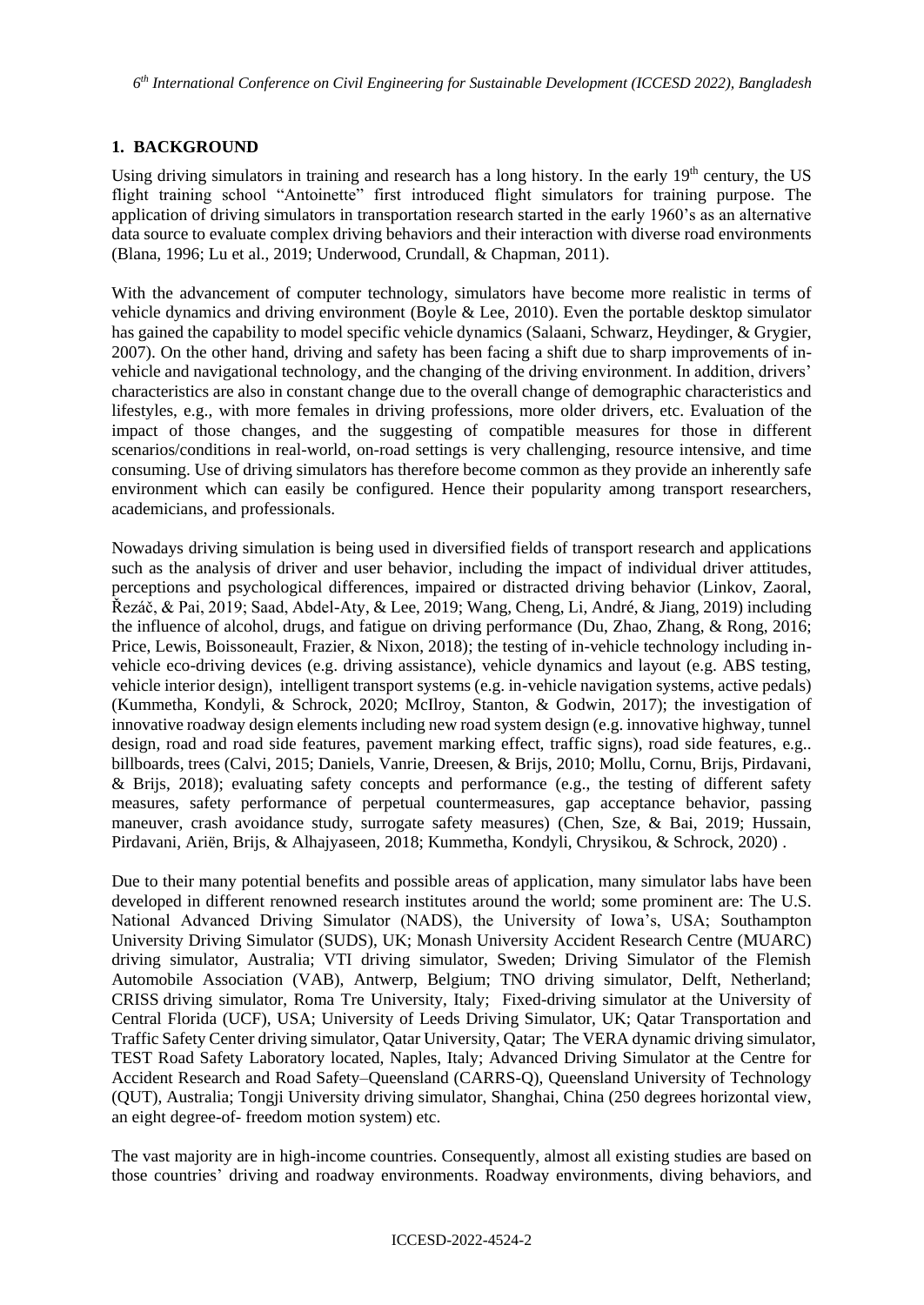traffic characteristics are completely different in low-income countries (Mahmud, Ferreira, Shamsul Hoque, & Tavassoli, 2020), a road crashes and injuries are also disproportionately higher in low-income countries despite having lower motorization rates (WHO, 2018). Therefore, it is imperative to develop driving simulator facilities in low-income countries in order to address and investigate diversified problems considering local roadway environments and driving characteristics in order to develop and evaluate suitable countermeasures applicable to those settings.

Recently, the Department of Civil Engineering, Bangladesh University of Engineering and Technology (BUET) has established a high-fidelity driving simulator as part of a collaborative project entitled "Socio-Technical Approach to Road Safety (STARS)". The STARS project is a multi-national collaborative project funded by the UK's National Institute for Health Research that aims to improve road safety in the collaborative countries including Bangladesh. Out of many objectives set out for this project, one is to identify safety problems in some priority roadway sections or black spots, select countermeasures, and implement those treatment options in a simulated environment in order to evaluate their effectiveness. In this regard, two hazardous locations were identified considering two different traffic scenarios. One is a rural highway section including a hazardous intersection and other is in an urban traffic setting. The main thrust behind choosing these two intersections is that striking crashes have occurred at locations in the past. The following research question and hypotheses will be tested through a proposed experiment:

**Research Question:** How can safety best be improved through intervention at the selected locations?

## **Research Hypothesis:**

- Design interventions will improve drivers' operational performance and make drivers more aware of other road users.
- Design intervention will reduce the probability of conflicts and improve safety.

This paper mainly deals with the experimental design, and the challenges therein. There are some major challenges primarily related to the development of local roadway and traffic environments, validating the simulator for the selected roadway environments in consideration of local traffic behavior and characteristics etc. This paper also draws attention to those challenges and opportunities in use of driving simulation for driving behavior and safety research in Bangladesh. It is expected that, in the long run it will open a new avenue to perform diversified stream of research and investigation considering our local problems since driving simulator provides an inherently safe environment with the facilities of changing roadway configuration by expending minimum resources.

## **2. EXPERIMENTAL DESIGN**

## **2.1 Driving Simulator Setup**

A fixed based, compact driving simulator has been installed in the traffic laboratory of Department of Civil Engineering at Bangladesh University of Engineering and Technology (BUET) (see Figure 1). This high-fidelity simulator consists of a locally fabricated personal computer based complete car driving station equipped with a Logitech Driving Force G29 Racing Wheel with responsive floor pedal unit, Logitech Driving Force Shifter providing transmission option of both automatic and manual (six speeds with push-down reverse gear), a surround-sound system for engine and environmental noise, three 31.5 inch IPS Technology monitors with WQHD (2560x1440) resolution, and 178° wide viewing angle (see Figure 1), and an adjustable real car seat. This simulator is integrated with steering wheels capable of 900° lock-to-lock rotation for realistic turn on the track, hall-effect steering sensor, dualmotor force feedback, and overheat safeguard; non-linear self-calibrating floor pedals with integrated throttle, brake, and clutch pedals; and gear shifter made of steel and leather components providing comfort and durability.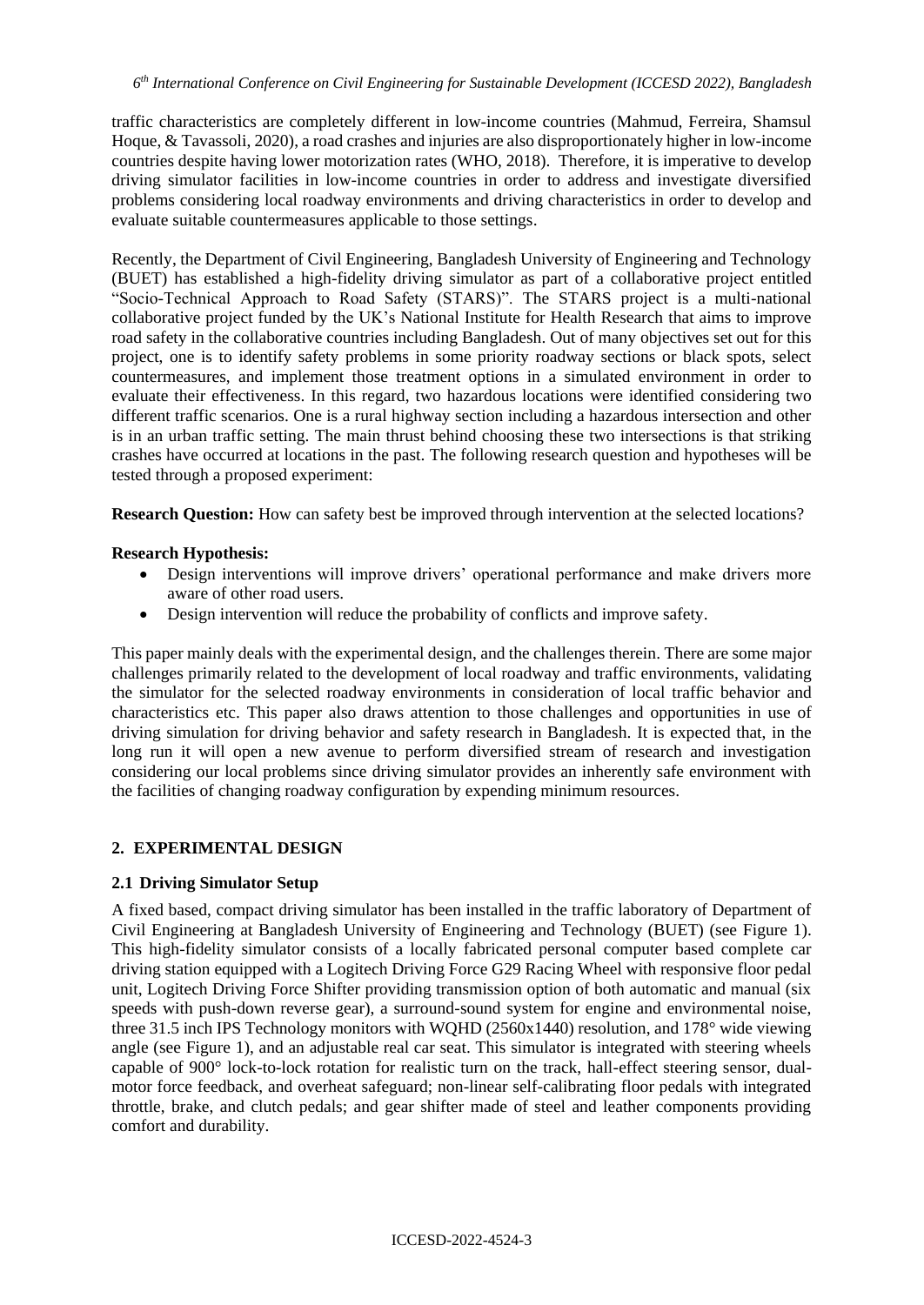#### *6 th International Conference on Civil Engineering for Sustainable Development (ICCESD 2022), Bangladesh*

The simulation platform used in this driving simulator is the SCANeR™ studio software developed by A.V. Simulation. SCANeR™ studio is a comprehensive driving simulation software package used for vehicle ergonomics, advanced engineering studies, human factor studies, driver training, validate embedded road systems, and research related to road safety. SCANeR™ studio has an ergonomic interface used for either light or heavy vehicle simulation. This simulation software can be used to create road network terrains, build 3D vehicle models, develop traffic scenarios, simulate real-life driving environments, and analyze driving behavior based on various parameters with graphical representations.



Figure 1: a) The driving simulator platform at BUET (left); b) The Experimental driving simulator with a predefined driving environment (right).

## **2.2 Selection of Study Area**

As described earlier, two roadway sections were selected. One is a rural highway section including a hazardous intersection and other is an urban traffic setting. The rural highway section is the Uthali intersection and its approach roads in Dhaka-Aricha Highway, one of the major highway sections (National Highway 5) in Bangladesh. For the urban setting, Banani Overpass in Tongi Diversion Road, a section of a major primary road in Dhaka city, has been selected. Previous crash history, importance of the road in terms of traffic demand, socio-economic contribution and probable safety risks were considered for the selection of these two roadway locations.

### **2.3 Selection of Probable Countermeasures**

Potential countermeasures were selected using Design with Intent (DwI) approach (Parnell et al., 2020). Several separate workshops were organized on the application of this method in designing countermeasures. A number of participants from various disciplines including road safety researchers, road safety practitioners, and university professors participated in each workshop. Some low-cost treatment options were selected on a priority basis considering resource and other limitations.

## **2.4 Scenario Development and Organization:**

Two simulation environments (herein labeled 'scenarios') for each location will be created, one reflecting the existing condition and one with the incorporation of proposed improvement measures. For creating the natural environment in the simulator, still pictures and videos of the surroundings will be captured from the real field. These pictures will be rendered on 3D objects to be used while creating the scenario in SCANeR driving simulation software. Native vehicle models will also be developed to make the simulated environment as close to the reality as possible. In order to simulate the traffic settings of the selected spot, a observational study will be conducted at the real-world locations to gather traffic volume, speed and density. These data will be used to incorporate traffic settings in the simulated traffic scenario.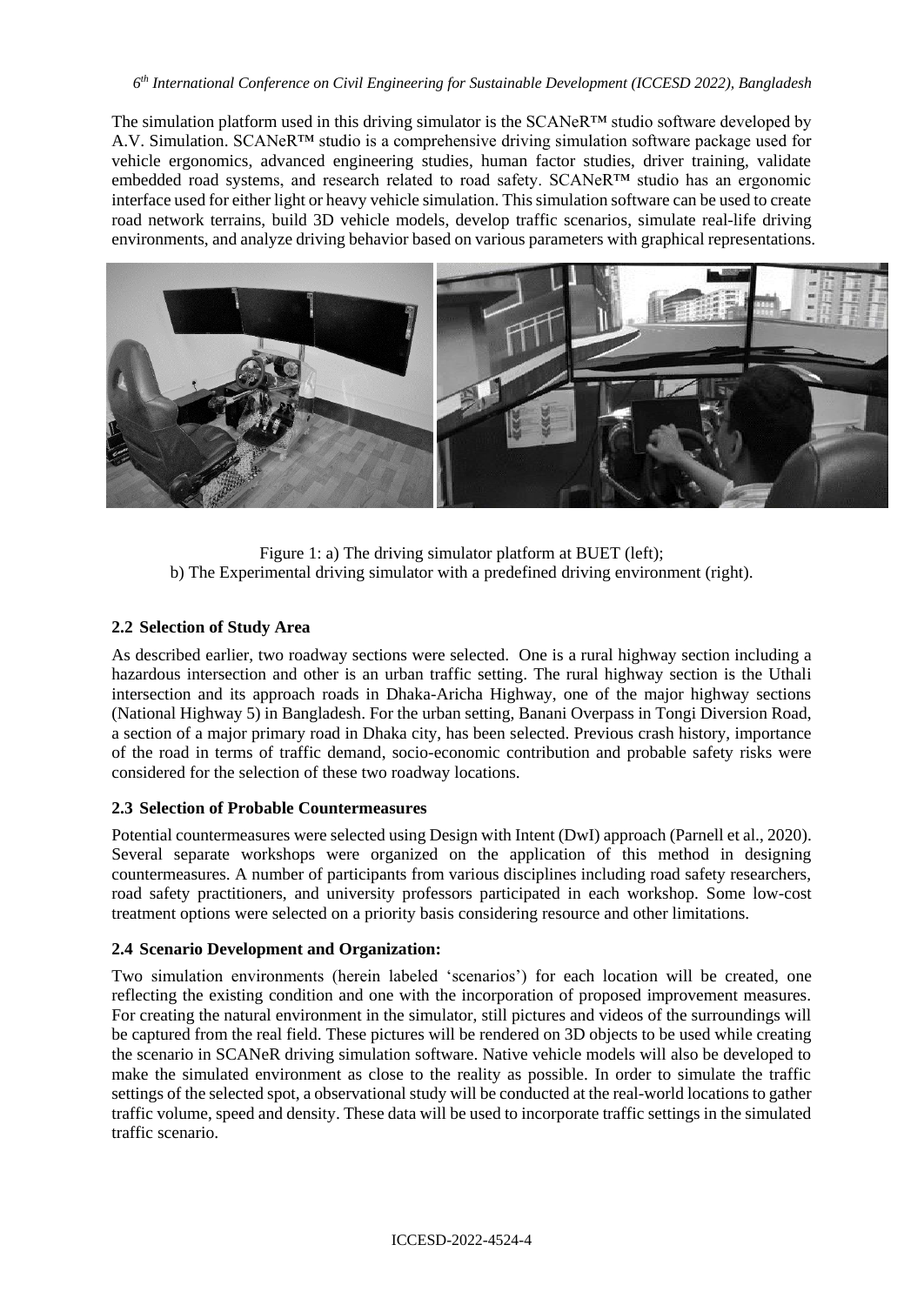For the simulator experiment, four driving scenarios will be experienced by the participants; two of the existing, on-road reality (one each for urban and rural) and two with design changes incorporated (again, one each for urban and rural). Each participant will drive each scenario twice. Different participants will experience the scenarios in different orders, as shown Table 1. All participants will experience both urban and rural scenarios, with half of the participants driving in the urban settings first, the other half driving in the rural settings first. This arrangement is necessary in order to overcome practice and order effects (whereby participants simply become better at using the simulator with experience, regardless of the environment in which they are driving).

|          |            |            | Order of scenario presentation |            | Proportion of<br>participants<br>experiencing this order |
|----------|------------|------------|--------------------------------|------------|----------------------------------------------------------|
| Urban    | Existing   | <b>New</b> | Existing                       | <b>New</b> | 25%                                                      |
| setting  | Existing   | Existing   | <b>New</b>                     | <b>New</b> | 25%                                                      |
|          | New        | Existing   | <b>New</b>                     | Existing   | 25%                                                      |
|          | <b>New</b> | <b>New</b> | Existing                       | Existing   | 25%                                                      |
| Rural    | Existing   | <b>New</b> | Existing                       | <b>New</b> | 25%                                                      |
| settings | Existing   | Existing   | <b>New</b>                     | <b>New</b> | 25%                                                      |
|          | <b>New</b> | Existing   | <b>New</b>                     | Existing   | 25%                                                      |
|          | New        | <b>New</b> | Existing                       | Existing   | 25%                                                      |

Table 1. Summary of order of presentation of the different driving scenarios.

## **2.5 Selection of Driver**

For driving in the simulated environment in order to evaluate the effectiveness of countermeasures, 40 drivers will be selected. To balance with the real drivers' characteristics driving on the existing roadway section, drivers will be selected from different age groups with different experience levels. Each driver will undertake two sessions of simulated driving: one for urban, one for rural. Drivers will be selected randomly. However, preference will be given to those drivers who have experienced driving in the selected roadway sections. Status of the driving license, experience and education level will also be considered in selection criteria.

## **2.6 Preliminary Training and Pilot Study**

To acquaint participants with driving in the simulated environment as well as to inform them about the background of the study, a day long training session will be organized. This training session will also be helpful for the drivers to behave responsibly during driving for actual data collection. Overall procedure including data capture, export and analysis will be applied as a pilot study prior to the actual study involving different group of participants. Necessary adjustment and modification (if needed) will be made based on the experience of the training and pilot study. Participants will be fully informed. written consent will be taken. They will also complete a demographics questionnaire at the very outset.

## **2.7 Driving simulator and data extraction**

In the study a driver will make four round trips in total. The first two round trips will be made in the rural settings while the other two trips will occur under the urban settings. Necessary data attributed in the form of different file types will be recorded and extracted for every single trip. On-road driving video file will also be recorded and extracted for those trips. To ensure normal driving behavior, drivers will be encouraged and advised to drive normally. Moreover, continuous motivation before and inbetween trips will be given to drive in usual manner from the inception to completion of trips to ensure normal driving and the quality of data.

Normal physical and mental condition of the driver will be tested before entering simulator room through discussion and social interaction. A short interview will also be taken on some subjective questions prior and after the experiment to gather information particularly related to their experience,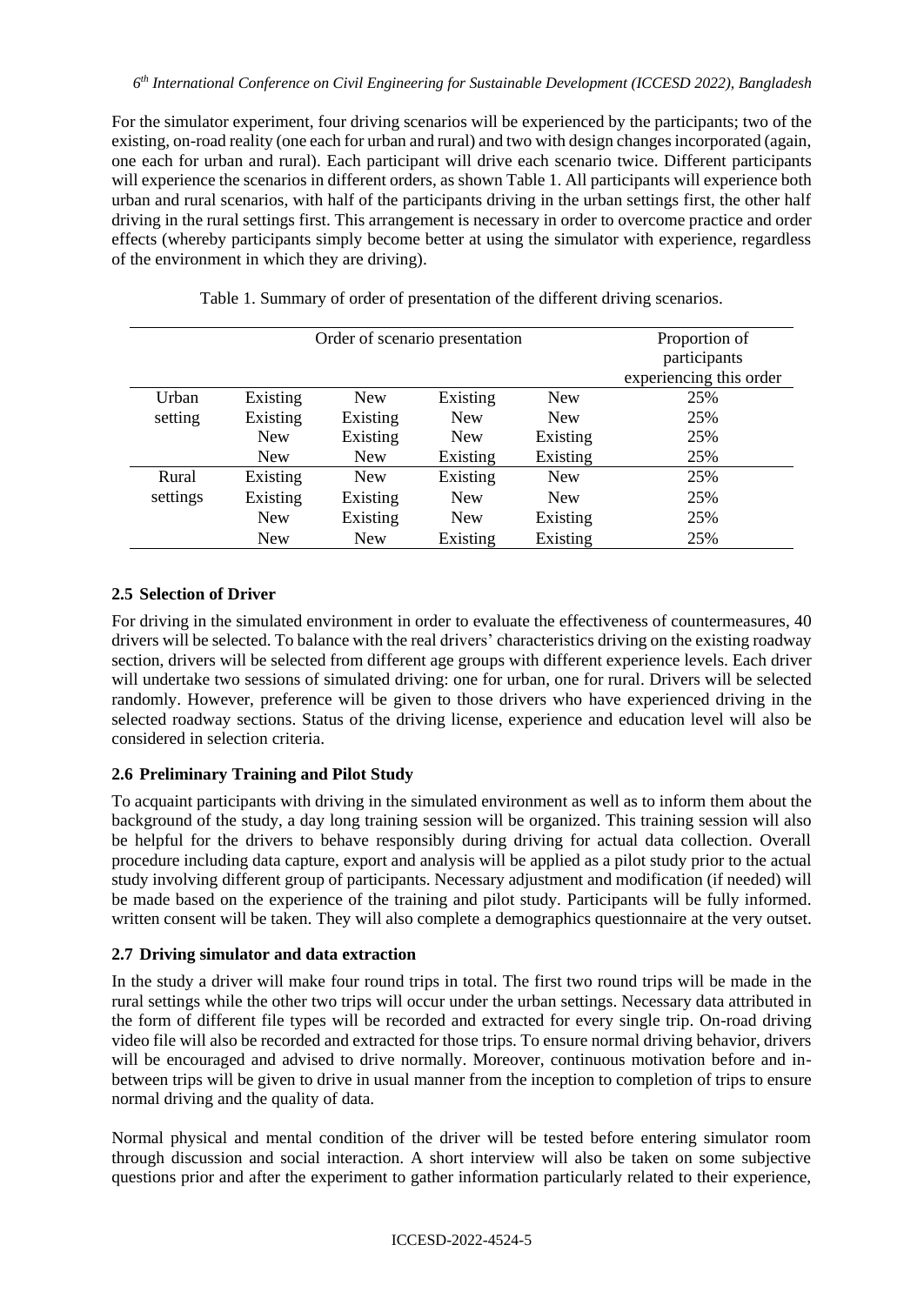mental condition, workload etc. A list of potential dependent and independent variables is shown in Table 2.

| Variables<br>Dependent<br>(DV)                                                                                                                                                                                 | Independent Variables (IV)                                                                                                                                           |
|----------------------------------------------------------------------------------------------------------------------------------------------------------------------------------------------------------------|----------------------------------------------------------------------------------------------------------------------------------------------------------------------|
| Average Speed<br>Speed standard deviation<br>Steering wheel position<br>standard deviation<br>Lane position / Lateral<br>displacement<br>Headway<br>Crashes / Conflicts<br>Speed limit exceedances<br>Workload | Primary:<br>Scenario experienced (urban, rural, existing, new)<br>$\bullet$<br>Secondary:<br>Driving experience<br>$\bullet$<br>Education<br>Age<br>Gender<br>Income |

Table 2: Potential dependent and independent variables

### **2.8 Data Cleaning and Primary Analysis**

Extracted data files will be transferred into conventional structured data format. Necessary data cleaning and data pre-processing will be made. Preliminary analysis will be made using basic statistics including descriptive statistics, significance test e.g., t-test, z-test, ANOVA to get some fundamental driving parameters such as average speed, lateral position, travel time, delay etc.

#### **2.9 Conflict evaluation**

Different type of conflicts and conflict severity will be defined using standard surrogate safety indicators e.g., Time to collision (TTC), Deceleration Rate to avoid conflict (DRAC), Headway (H) etc. Detailed conflict observation techniques can be seen in Johnsson, Laureshyn, and De Ceunynck (2018); (2018); Mahmud, Ferreira, Hoque, and Tavassoli (2017); Zheng, Ismail, and Meng (2014).

#### **2.10 Performance Evaluation**

Finally, the effectiveness of the treatments will be evaluated using comparative statistical analyses of the data arising from the existing-reality and new-design scenarios. Statistical significance of the differences in performance will be tested using tests such as ANOVA. Attempt will also be made to develop econometric model including regression model, i.e., linear regression model for speed behavior, count data model for crash or conflict probability to evaluate the factors affecting safety performance.

A summary of the entire experimental design process, from simulator development to data analysis; is illustrated in the Figure 2.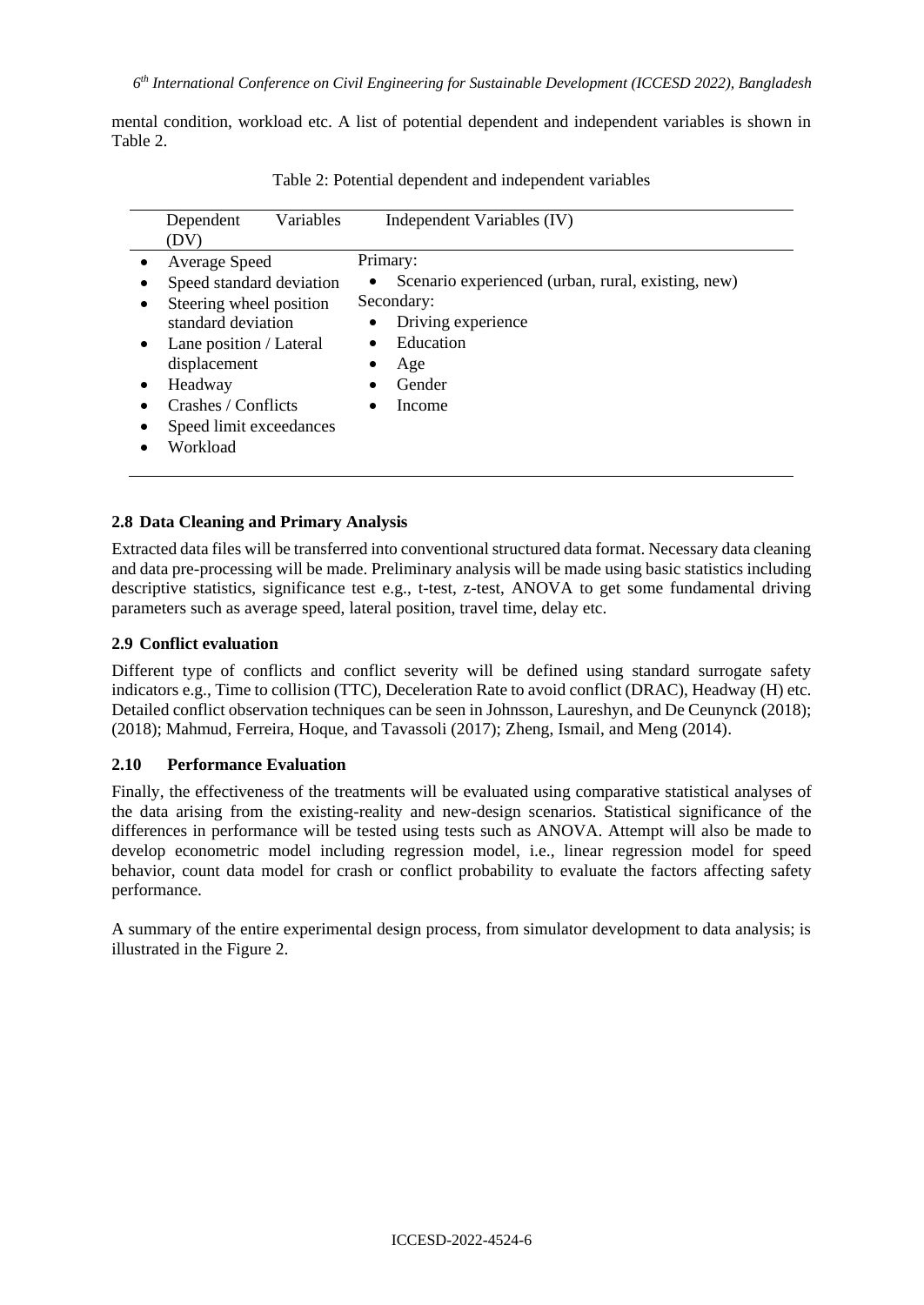*6 th International Conference on Civil Engineering for Sustainable Development (ICCESD 2022), Bangladesh*



Figure 2: Overview of the experimental design process

# **3. CHALLENGES AND THE WAY FORWARD**

### **3.1 Development of Driving Environment**

To perform extended cutting-edge research using the newly established driving simulator at BUET, an extensive number of simulated driving environments incorporating local scenarios and peculiarities need to be developed. It is a challenging job particularly in low-income countries like Bangladesh as the roadway environment and traffic characteristics are significantly different to those of high-income countries. The level of difficulty associated with using the driving simulation software is high as it has been developed primarily based on the traffic environment of the high-income country in which the software was developed.

For carrying out diversified research works during and after the STARS project period, a representative number of roadway scenarios need to be developed for different types of roads including single lane, two-lane and multi-lane roads/streets under both urban and rural settings. Topographical, environmental, and geometric characteristics of roadways along with local vehicle types are needed to be simulated using customized tools for representing near to reality scenarios in virtual environment. Although challenging, development of a representative number of local scenarios for different roadway environments is highly important for effective research from different perspectives as well as for continued use of this facility after the end of the current project.

In the long term, the BUET simulation research team is planning to develop a 20km long roadway environment encompassing at least 15 scenarios under rural highway and urban arterial settings in Bangladesh. We believe that the development of this roadway environment will work as the foundation of our simulator-based research endeavor. We aim to create 3D models of existing elements along the road and roadside of the selected road segments; as well as to texture those 3D elements to incorporate in the driving simulator so that all the 3D elements along the road and its surroundings match with the existing, real-world condition.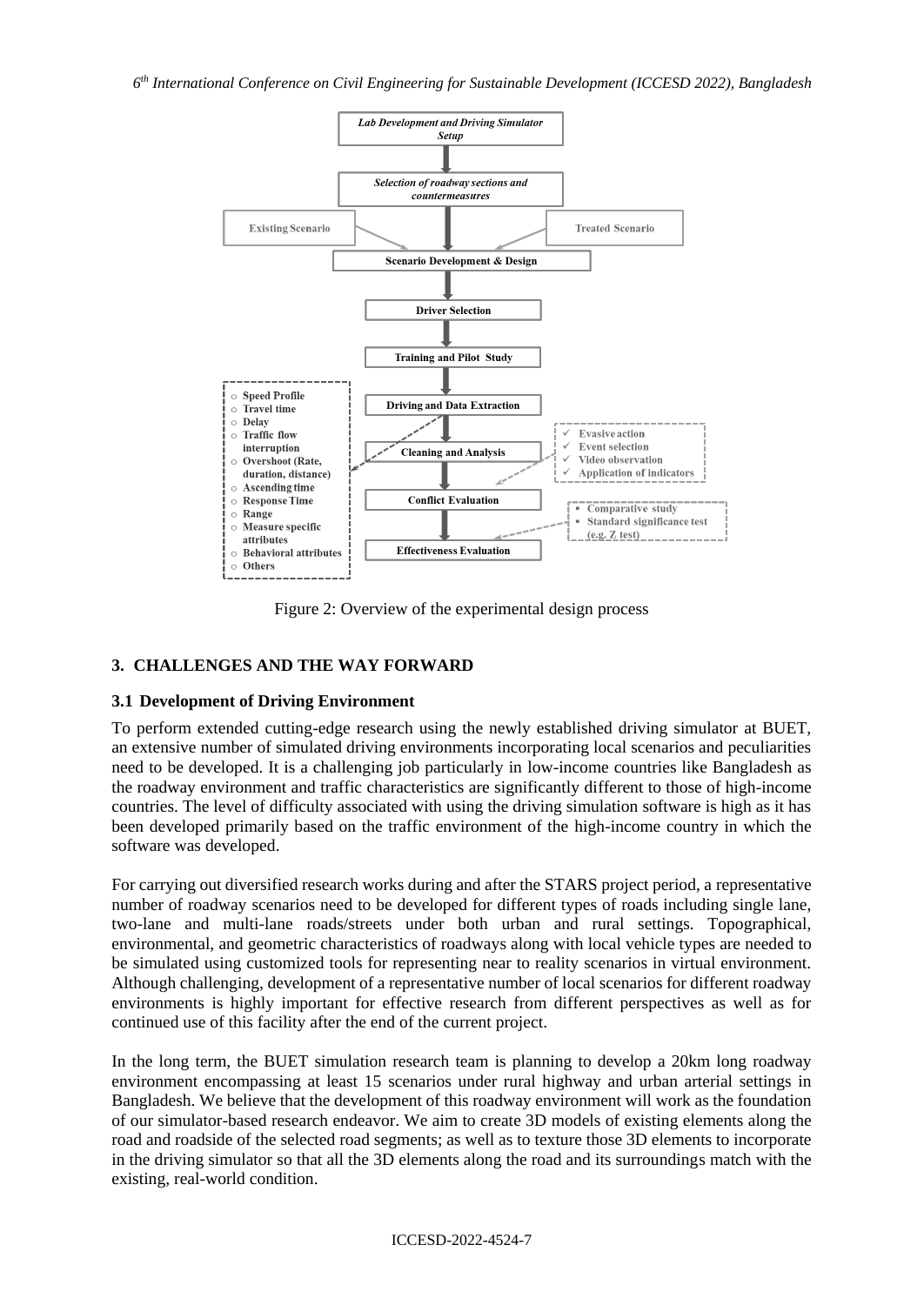## **3.2 Validation of Simulator**

Without proper validation, the simulator cannot become a useful research and road design tool as without it, simulator experimental results cannot be compared with the real-world situations (Wynne, Beanland, & Salmon, 2019). Hence, validating the driving simulator in order to verify its usefulness is essential. In the future, the BUET simulation research team have the vision to convert the current simulator into an advanced driving simulator consisting of a fully instrumented vehicle (a typical car) with automatic transmission, a surround-sound system for the engine and environmental noise, and an eight degree-of-freedom motion platform system that can move and twist in three dimensions, and a high-fidelity visual system. The visual system will consist of five simulation projectors; the projectors will produce a view of horizontal 250 degrees and vertical 40 degrees. Wing mirrors and the rear-view mirror will be replaced by LCD monitors to simulate the side and rear-view high-frequency images.

Currently, the study will consider mainly behavioral validity i.e., relative and absolute validity in terms of the behaviour exhibited by drivers. For validation, the study will compare the real-world data and the simulated data under the selected roadway environment, and different performance measures will be tested. As it is always not necessary that all variable available in the driving simulator need to be identical with the real field observations, we do not need all variables to be validated to perform a particular task. Therefore, in some cases, task-specific validation will be conducted to check whether the simulator is sufficiently valid to complete this task or can be investigated using this simulator.

## **3.3 Research and Analysis:**

Two research programs are planned within a year, one is complete validation of the developed environment as outlined in the previous section and other is the proposed treatment evaluation for two hazardous locations considering two different traffic scenarios i.e., urban and rural. However, it remains a big challenge to do in-house studies with human participants due to different unavoidable circumstances surrounding the COVID-19 pandemic. Nevertheless, the study has made a long-term plan to perform a diversified stream of research considering our local problems since the driving simulator provides an inherently safe environment with the facility of changing roadway configurations whilst expending minimum resources. Some of the targeted research plans are:

- 1. Driving behavior
	- $\checkmark$  Impact of individual driver attitudes, perceptions, gender, and psychological differences.
	- $\checkmark$  Influence of drugs, education and training, socio-economic status, and fatigue on driving performance.
	- $\checkmark$  Effect of mixed traffic under different percent and compositions, destruction due to sudden weather situations, use of mobile phones.
	- $\checkmark$  Impact of haphazard pedestrian movements, group walking and crossing.
- 2. Impact of roadway design and features
	- $\checkmark$  Evaluation of road and roadside features, pavement marking, traffic signs.
	- $\checkmark$  Impact of differences in the vehicle and on-road devices/features.
	- $\checkmark$  Performance of different types of speed-reducing devices.
- 3. Roadside treatment/features effect
	- $\checkmark$  Impact of roadside hazard, direct access and induced traffic impact.
	- $\checkmark$  Impact of different types of billboards, advertisement.
	- $\checkmark$  Impact of roadside features (e.g., trees, guardrails, barriers).
- 4. Efficacy of safety interventions
	- $\checkmark$  Evaluation of perceptual safety measures.
	- $\checkmark$  Safety impact of geometric configuration and features.

Finally, the proposed research is planning to develop and configure newly established driving simulator in Bangladesh with local roadway environment encompassing rural highway and urban arterial settings in Bangladesh, which will be compatible to our local non-lane based heterogeneous traffic operating condition. In the long run it will open a new avenue to perform diversified stream of research and investigation considering our local problems since driving simulator provides an inherently safe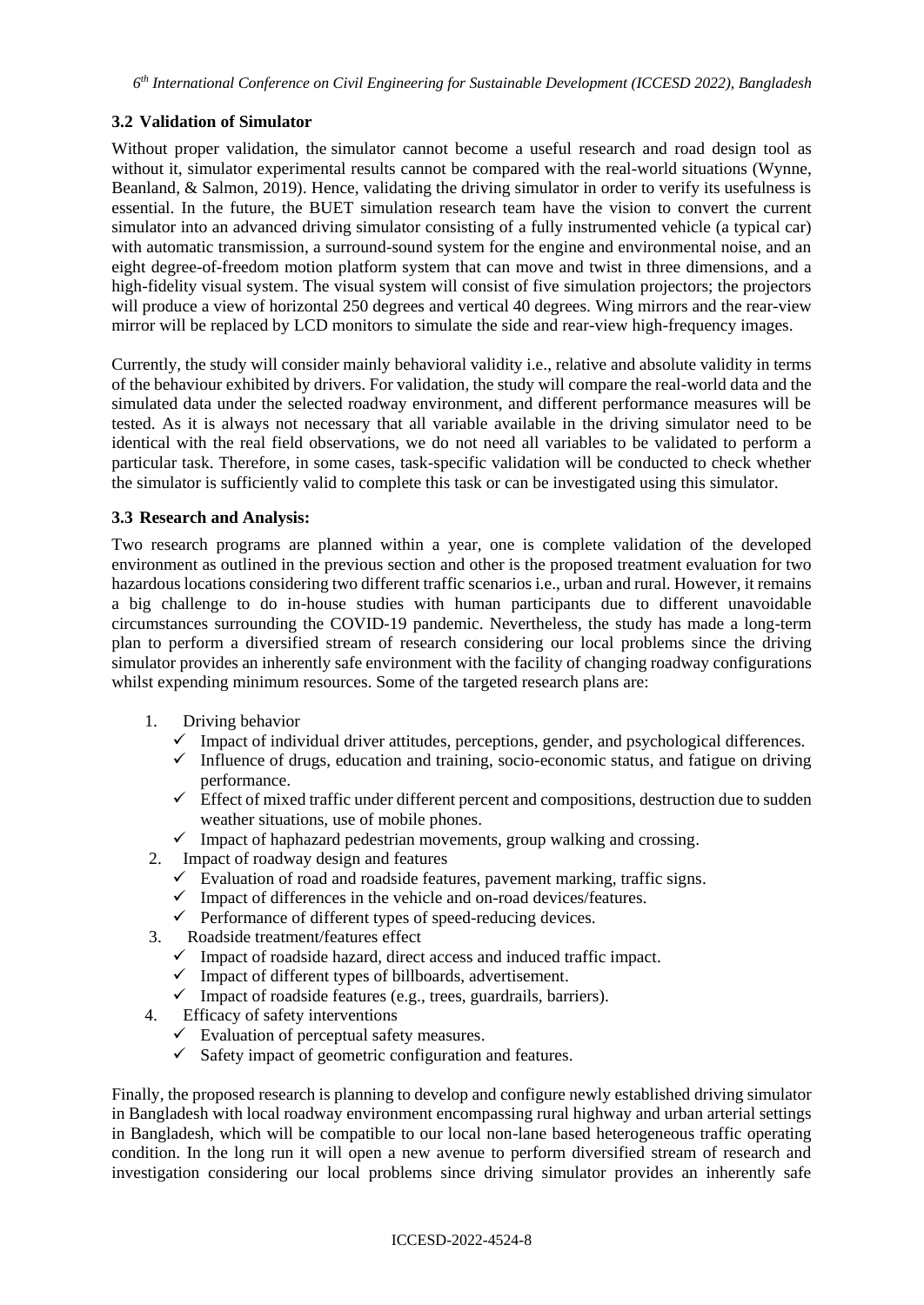environment with the facilities of changing roadway configuration by expending minimum resources. Ultimately that will assist to achieve academic mote i.e., foster and promote world-class research and encourage innovations.

The future research directions also anticipate a snowball impact of the project, as the findings from the research reach out beyond the individual or host organization involved to influence research, policy and practice in the connected organizations, institutions, professionals and policy maker, thereby positively affecting road safety in Bangladesh and will contribute to achieve target proclaimed in the UN global road safety targets including SDG 3.6 and SDG 11.2 for Sustainable Development. The impacts are also expected to be longer-lasting (academic output) and widespread, as the findings will be relevant to other countries particularly in Low- and Middle-Income Countries (LMICs), too.

#### **ACKNOWLEDGMENTS**

This research was funded by the National Institute for Health Research (NIHR; 16/137/122) using UK aid from the UK Government to support global health research. The views expressed in this publication are those of the author(s) and not necessarily those of the NIHR or the UK Department of Health and Social Care.

#### **REFERENCES**

- Blana, E. (1996). *Driving Simulator Validation Studies: A Literature Review*. Retrieved from University of Leeds, UK:
- Boyle, L. N., & Lee, J. D. (2010). Using driving simulators to assess driving safety. *Accident Analysis & Prevention, 42*(3), 785-787.
- Calvi, A. (2015). Does Roadside Vegetation Affect Driving Performance?: Driving Simulator Study on the Effects of Trees on Drivers' Speed and Lateral Position. *Transportation Research Record, 2518*(1), 1-8.
- Chen, T., Sze, N., & Bai, L. (2019). Safety of professional drivers in an ageing society–A driving simulator study. *Transportation Research Part F: Traffic Psychology and Behaviour, 67*, 101-112.
- Daniels, S., Vanrie, J., Dreesen, A., & Brijs, T. (2010). Additional road markings as an indication of speed limits: Results of a field experiment and a driving simulator study. *Accident Analysis & Prevention, 42*(3), 953-960.
- Du, H., Zhao, X., Zhang, G., & Rong, J. (2016). Effects of alcohol and fatigue on driving performance in different roadway geometries. *Transportation Research Record, 2584*(1), 88-96.
- Hussain, Q., Pirdavani, A., Ariën, C., Brijs, T., & Alhajyaseen, W. (2018). The impact of perceptual countermeasures on driving behavior in rural-urban transition road segments: a driving simulator study. *Advances in Transportation Studies, 46*.
- Johnsson, C., Laureshyn, A., & De Ceunynck, T. (2018). In search of surrogate safety indicators for vulnerable road users: a review of surrogate safety indicators. *Transport Reviews*, 1-21.
- Kummetha, V. C., Kondyli, A., Chrysikou, E. G., & Schrock, S. D. (2020). Safety analysis of work zone complexity with respect to driver characteristics—A simulator study employing performance and gaze measures. *Accident Analysis & Prevention, 142*, 105566.
- Kummetha, V. C., Kondyli, A., & Schrock, S. D. (2020). Analysis of the effects of adaptive cruise control on driver behavior and awareness using a driving simulator. *Journal of Transportation Safety & Security, 12*(5), 587-610.
- Linkov, V., Zaoral, A., Řezáč, P., & Pai, C.-W. (2019). Personality and professional drivers' driving behavior. *Transportation Research Part F: Traffic Psychology and Behaviour, 60*, 105-110.
- Lu, C., Hu, F., Cao, D., Gong, J., Xing, Y., & Li, Z. (2019). Virtual-to-Real Knowledge Transfer for Driving Behavior Recognition: Framework and a Case Study. *IEEE Transactions on Vehicular Technology, 68*(7), 6391-6402. doi:10.1109/TVT.2019.2917025
- Mahmud, S. M. S., Ferreira, L., Hoque, M. S., & Tavassoli, A. (2018). Reviewing Traffic Conflict Techniques for Potential Application to Developing Countries. *Journal of Engineering Science and Technology, 13*(6), 1869-1890.
- Mahmud, S. M. S., Ferreira, L., Hoque, S., & Tavassoli, A. (2017). Application of proximal surrogate indicators for safety evaluation: A review of recent developments and research needs. *IATSS research*. doi[:http://dx.doi.org/10.1016/j.iatssr.2017.02.001](http://dx.doi.org/10.1016/j.iatssr.2017.02.001)